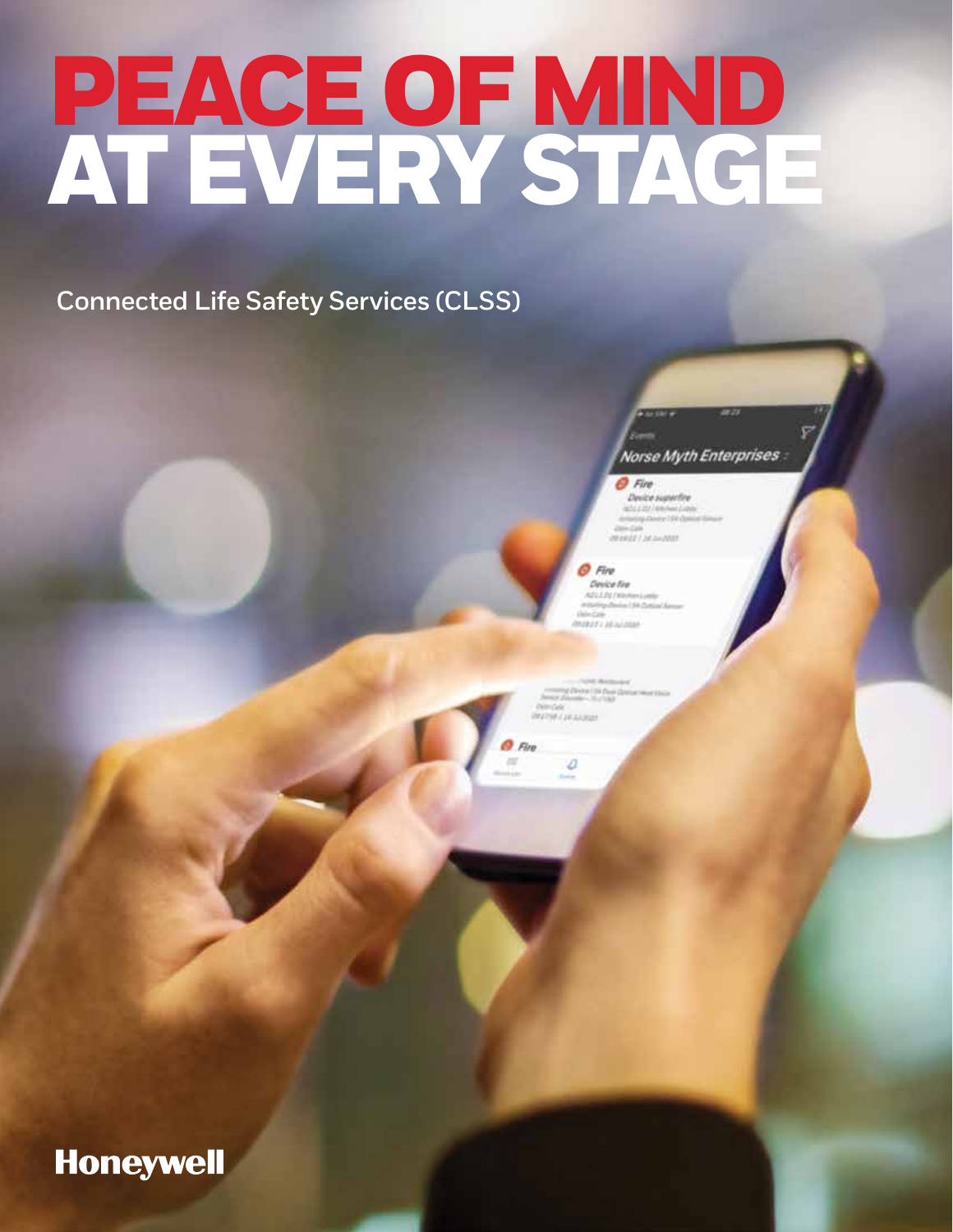# EFFICIENCY AT EVERY STAGE



**Harness the power of hardware and software to transform your fire and life safety system. Honeywell Connected Life Safety Services is the first end-toend system solution streamlining the way your facility is installed, tested, and serviced.** 

*CLSS is more than just efficiency. It fills a technology gap in the fire industry, which we can all appreciate.* Testing and maintenance of your fire system can cause disruption of business operations and impede productivity. CLSS provides a suite of tools to allow your systems to be tested and serviced more efficiently than ever before. Efficient service means less disruption within your facility, with the information needed to mitigate life safety events.

With Honeywell CLSS, compliance reports are available to you anytime, anywhere with the click of a button. Whether you are using the CLSS Mobile App or you need a report sent from your ESD, you have the assurance that thoroughly completed reports are available within seconds. Gone are the days of tracking paper files. CLSS provides compliance at your fingertips.

With remote system visibility, CLSS provides both you and your technicians with system visibility to diagnose a problem before arriving on site, and gives you the peace of mind that your system is being monitored anytime, from anywhere with your CLSS Mobile App.

**MINIMIZE DISRUPTION AND CUT DOWNTIME**

### **SYSTEM COMPLIANCE**

With Honeywell CLSS, templated or customized compliance reports are available to you anytime, anywhere with the click of a button. Device testing is taken to the next level, going beyond barcodes to truly verify every device is tested.

### **BETTER PLANNING TOOLS AND REDUCED DOWNTIME**

CLSS enables streamlined maintenance, providing technicians with the information needed to locate and fix issues before they result in unforecasted operational costs. Systems are maintained quickly with limited impact on your business operations.

### **HOLISTIC VIEW AND REAL TIME INFORMATION**

CLSS allows you to view all of your facilities to ensure sites are operating effectively. Cross-site connectivity provides insight into scheduled system testing, inspection reports and device inventory.

#### **END-TO-END CYBERSECURITY**

Honeywell is committed to proactively monitoring the cybersecurity landscape, ensuring data is safely stored and securely accessible to permitted system users.

## **PROVE COMPLIANCE**

# **REAL TIME VISIBILITY**

**Connection and Efficiency from Your Mobile Device or Laptop.**

**Putting facility management into your pocket with the CLSS Mobile App.**

*CLSS enables the system integrator to know what they need to do before they get to your site.*